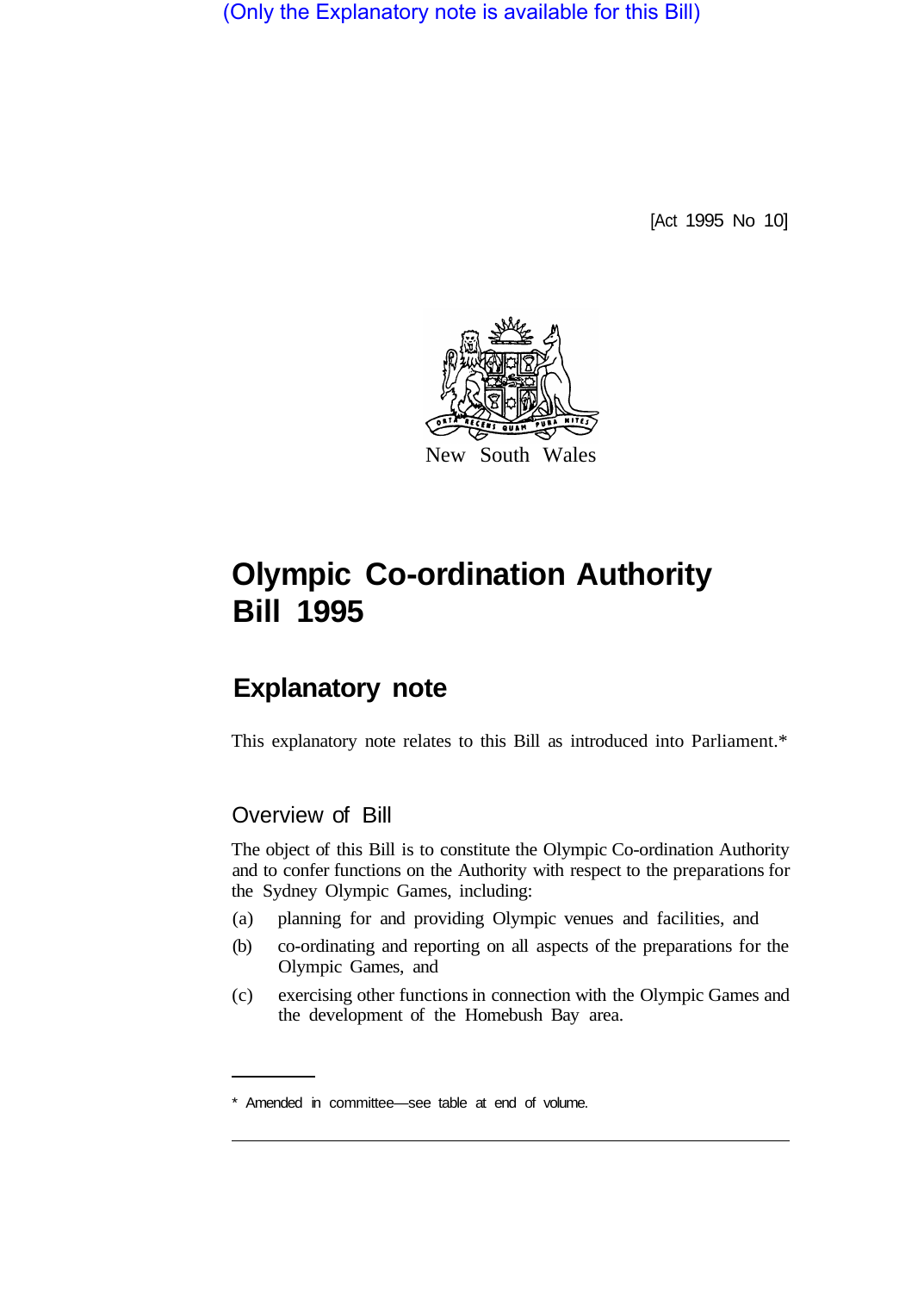Explanatory note

### Outline of provisions

#### **Part 1 Preliminary**

**Clause 1** sets out the name (also called the short title) of the proposed Act.

**Clause 2** provides for the commencement of the proposed Act on a day or days to be appointed by proclamation.

**Clause 3** defines certain words and expressions used in the proposed Act. Important definitions include *Olympic Games* (namely the Sydney Olympic Games in the year 2000) and *Olympic venues and facilities* (namely, sporting venues, training facilities, media facilities, residential accommodation and other facilities related to the Olympics).

#### **Part 2 Constitution of Olympic Co-ordination Authority**

**Clause 4** constitutes the Olympic Co-ordination Authority as a statutory corporate body.

**Clause 5** declares that the Authority represents the Crown.

#### **Part 3 Management of Authority**

**Clause 6** provides for the affairs of the Authority to be managed and controlled by the Director-General of the Authority.

**Clause 7** provides that the Authority is to be subject to the control and direction of the Minister.

**Clause 8** requires the Authority to prepare a corporate plan for each financial year and to exercise its functions, as far as practicable, in accordance with that plan.

**Clause 9** provides for the employment of public service staff of the Authority. The clause also enables the Authority to make arrangements for the use of the services of any staff or facilities of a Government agency and to engage consultants.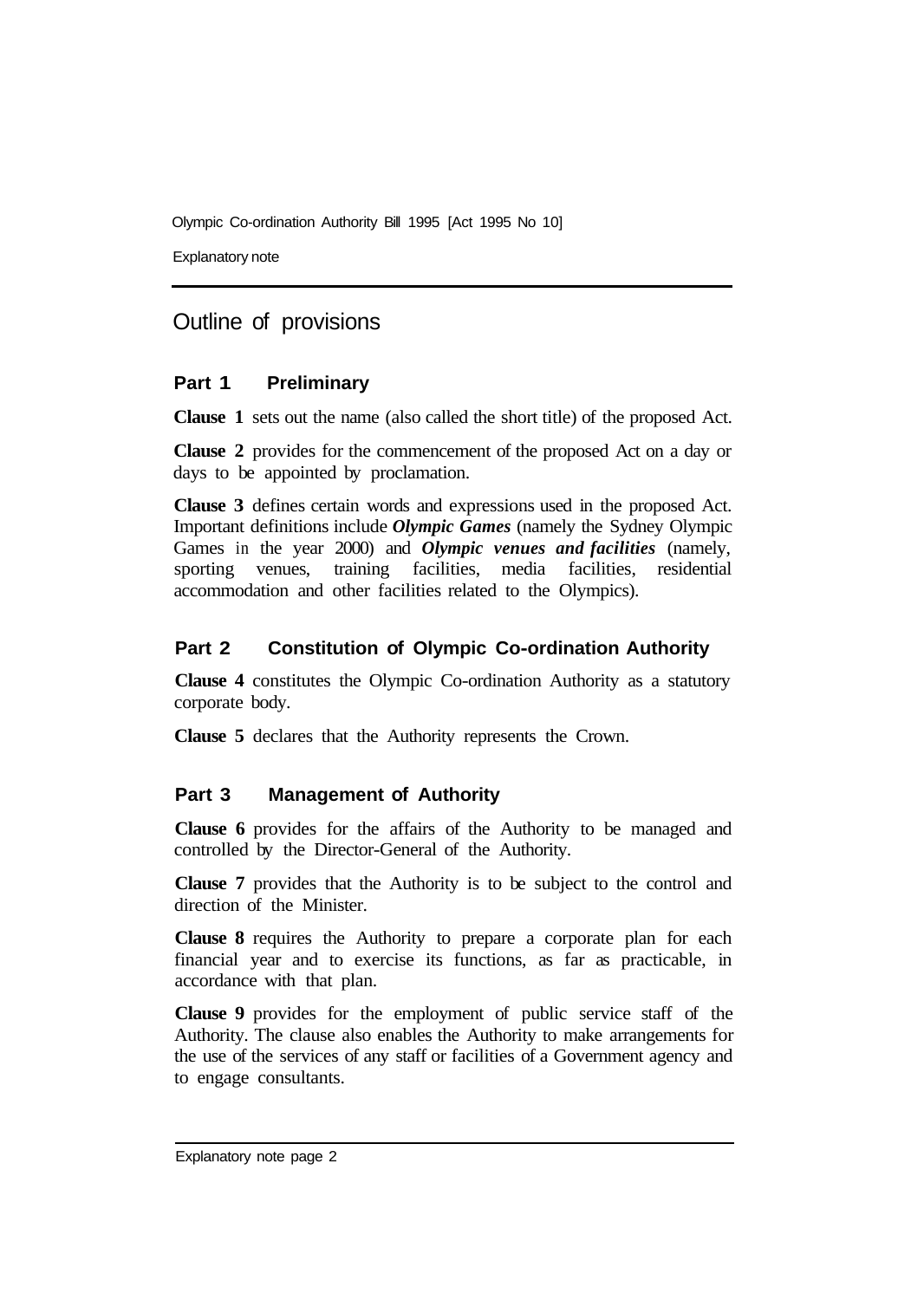Explanatory note

#### **Part 4 Functions of Authority**

#### **Division 1 Principal functions**

**Clause 10** provides that the Authority is to plan for and provide Olympic venues and facilities. The Authority is required to match the requirements of the Sydney Organising Committee for the Olympic Games ("SOCOG") for staging the Games with the long term requirements of Sydney and to ensure that the venues and facilities are provided within agreed timeframes and budget allocations.

**Clause 11** confers on the Authority co-ordination and reporting functions with respect to the Olympic Games. In particular, the Authority has the following functions:

- (a) assisting the Government in the administration of agreements with SOCOG and liaising with SOCOG,
- (b) monitoring and reporting on all works being carried out for those venues and facilities,
- (c) liaising with the Treasury on the co-ordination and management of capital expenditure for the Olympic Games and reporting to the Government on overall expenditure associated with the Olympic Games,
- (d) providing advice and administrative assistance on matters associated with the Olympic Games.

**Clause 12** authorises the Authority to exercise its functions with respect to the Olympic Games also with respect to the Paralympic Games.

**Clause 13** confers on the Authority functions with respect to the orderly and economic development of the Homebush Bay area (whether or not related to the Olympic Games).

#### **Division 2 Functions relating to land**

**Clause 14** enables the Authority to acquire land by agreement or by compulsory process in accordance with the *Land Acquisition (Just Terms Compensation) Act 1991.* 

**Clause 15** deals with the application of the *Public Works Act 1912* to operations of the Authority.

**Clause 16** confers additional functions on the Authority with respect to land. In particular, it authorises the Authority to erect buildings and structures, to carry out works and to set out and construct roads.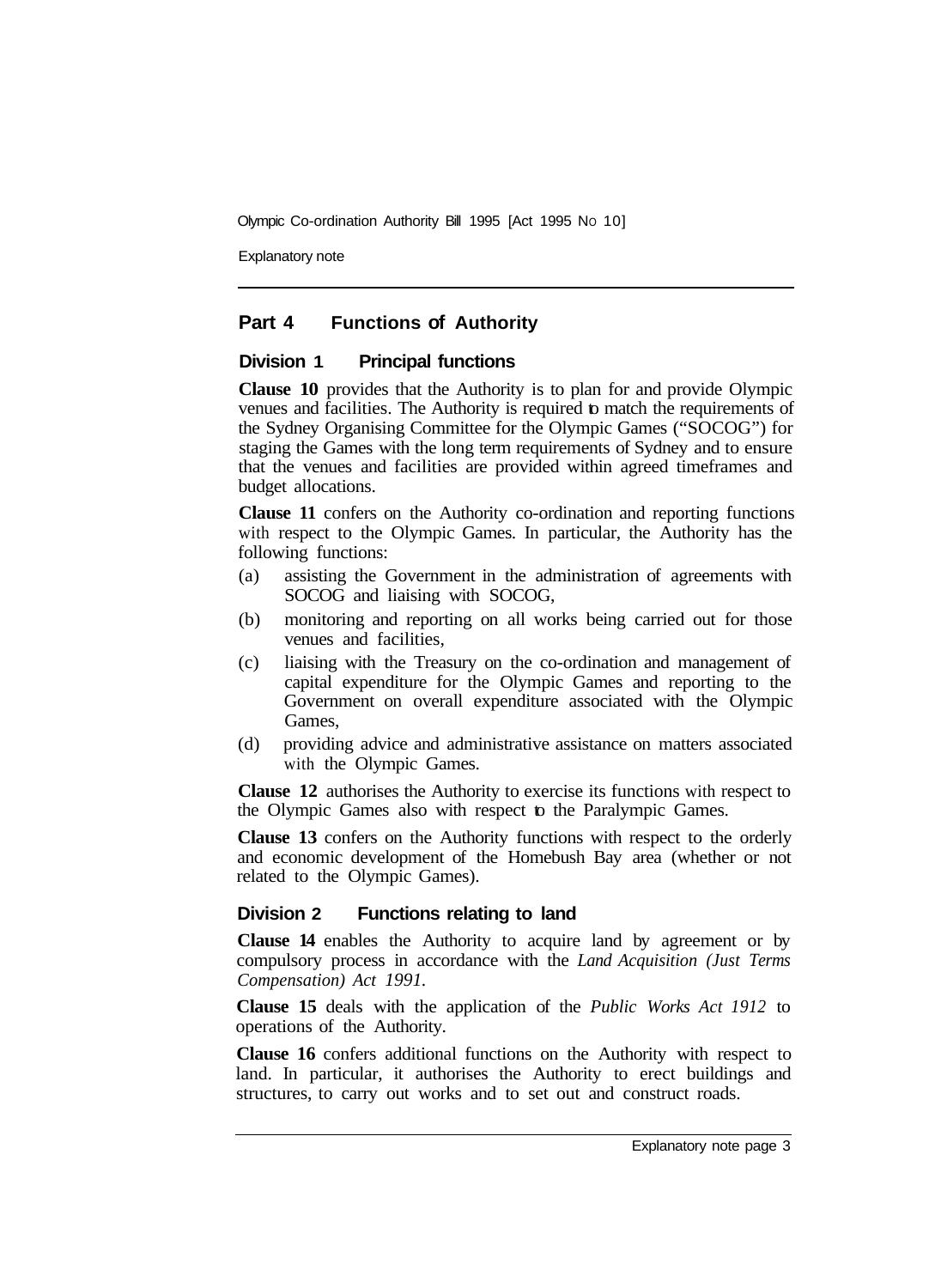Explanatory note

**Clause 17** enables the Authority to surrender land to the Crown to be dedicated for any public purpose or as a public road.

#### **Division 3 Miscellaneous provisions relating to functions**

**Clause 18** confers supplemental and incidental functions on the Authority and ensures that the Authority can exercise its functions in or outside New South Wales.

**Clause 19** allows the Authority to delegate its functions to members of its staff and other authorised persons.

**Clause 20** allows the Authority to form subsidiary companies and to acquire interests in companies, subject to Ministerial control. A company in which the Authority has **a** controlling interest does not represent the Crown.

**Clause 21** establishes an Officers' Committee for the Olympics comprising the Director-General of the Authority, the President of SOCOG and other senior officers. The committee is to advise the Government on matters that are relevant to the functions of the Authority.

#### **Part 5 Application of planning and related legislation to Authority**

**Clause 22** defines the circumstances in which development is carried out by the Authority. The clause also gives words and expressions used in this Part the same meanings as in the *Environmental Planning and Assessment Act 1979* ("the EPA Act").

**Clause 23** declares that development carried out by the Authority is not designated development for the purposes of the EPA Act.

**Clause 24** requires the Authority, when carrying out development requiring consent under the EPA Act, to seek the views of SOCOG, local councils and other bodies and to take certain matters into account, including long term planning strategy in the area, post-Olympic use, arrangements for persons with disabilities, consistency with agreed environmental guidelines relating to the Olympic bid and ecologically sustainable development.

**Clause 25** provides that the Authority (and not only the relevant local government council) may grant building and related approvals under the *Local Government Act 1993* relating to its development.

**Clause 26** provides that the Authority (and not only the relevant local government council) may grant subdivision approval under the relevant legislation relating to its development.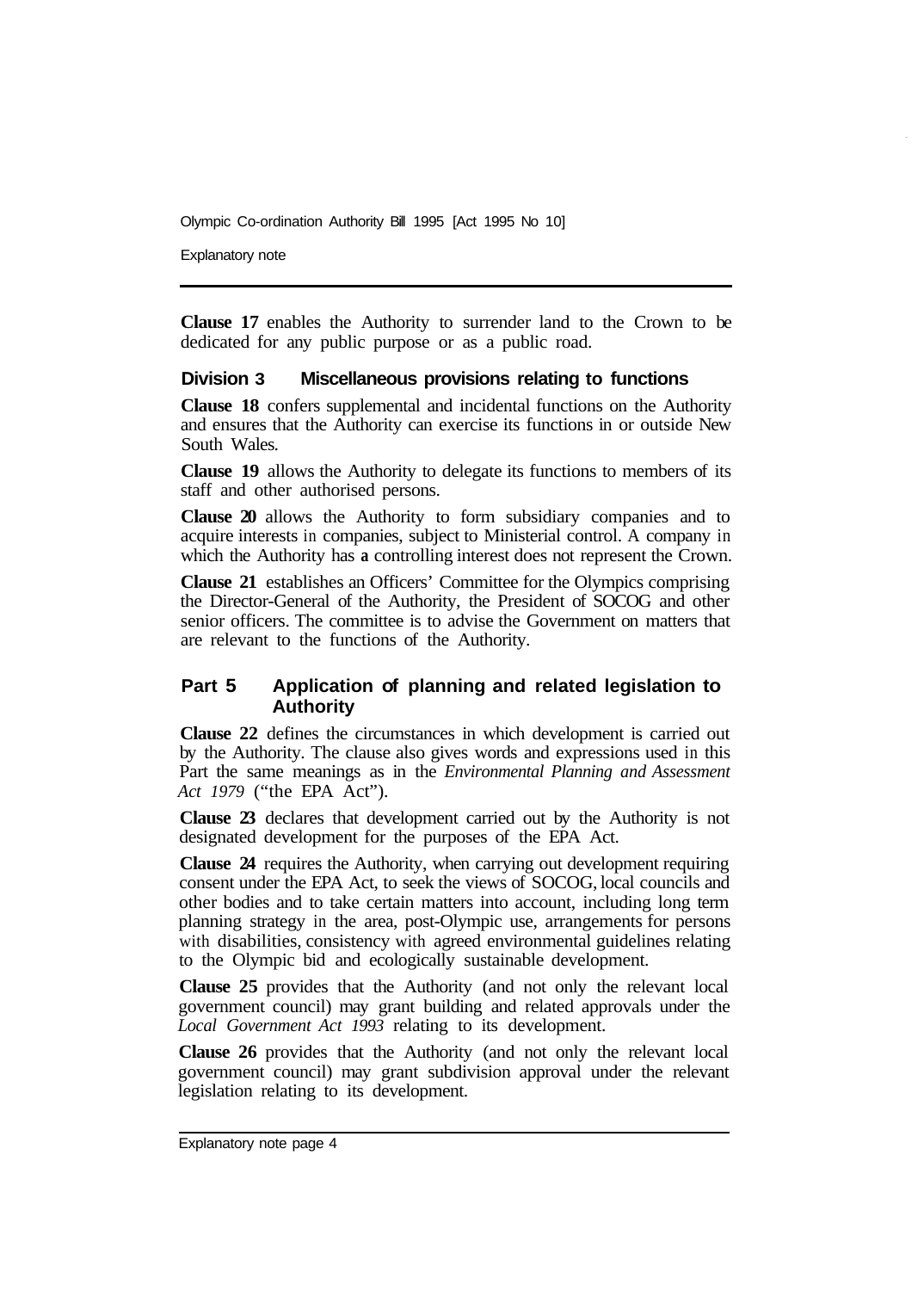Explanatory note

#### **Part 6 Miscellaneous**

**Clause 27** authorises Government agencies to enter into agreements with the Authority for the purposes of the proposed Act.

**Clause 28** provides for the publication by the Authority of procedures or guidelines relating to the disclosure of conflicts of interests and activities of consultants.

**Clause 29** contains secrecy provisions relating to information obtained by persons in connection with the administration or execution of the proposed Act, including offences relating to the misuse of that information for financial gain.

**Clause 30** protects the Director-General of the Authority, members of the Officers' Committee for the Olympics and other persons acting under the direction of the Authority or that Committee from personal liability for acts done in good faith for the purpose of executing the proposed Act or any other Act.

**Clause 31** provides for the financial year of the Authority.

**Clause 32** relates to the service of documents on the Authority.

**CIause 33** relates to the custody and use of the seal of the Authority.

**Clause 34** enables the Authority to recover as a debt any charge, fee or money due to the Authority.

**Clause 35** states that proceedings for offences under the proposed Act are to be taken before a Local Court constituted by a Magistrate sitting alone.

**Clause 36** states that the proposed Act binds the Crown.

**Clause 37** enables regulations to be made for the purposes of the proposed Act.

**Clause 38** gives effect to the amendments of other Acts contained in Schedule 1. The amendments are consequential on the establishment of the Authority and also on the transfer of the administration of the *Sydney Organising Committee for the Olympic Games Act 1993* from the Premier to the Minister for the Olympics.

**Clause 39** gives effect to the savings, transitional and other provisions contained in Schedule 2.

**Clause 40** repeals a spent Act.